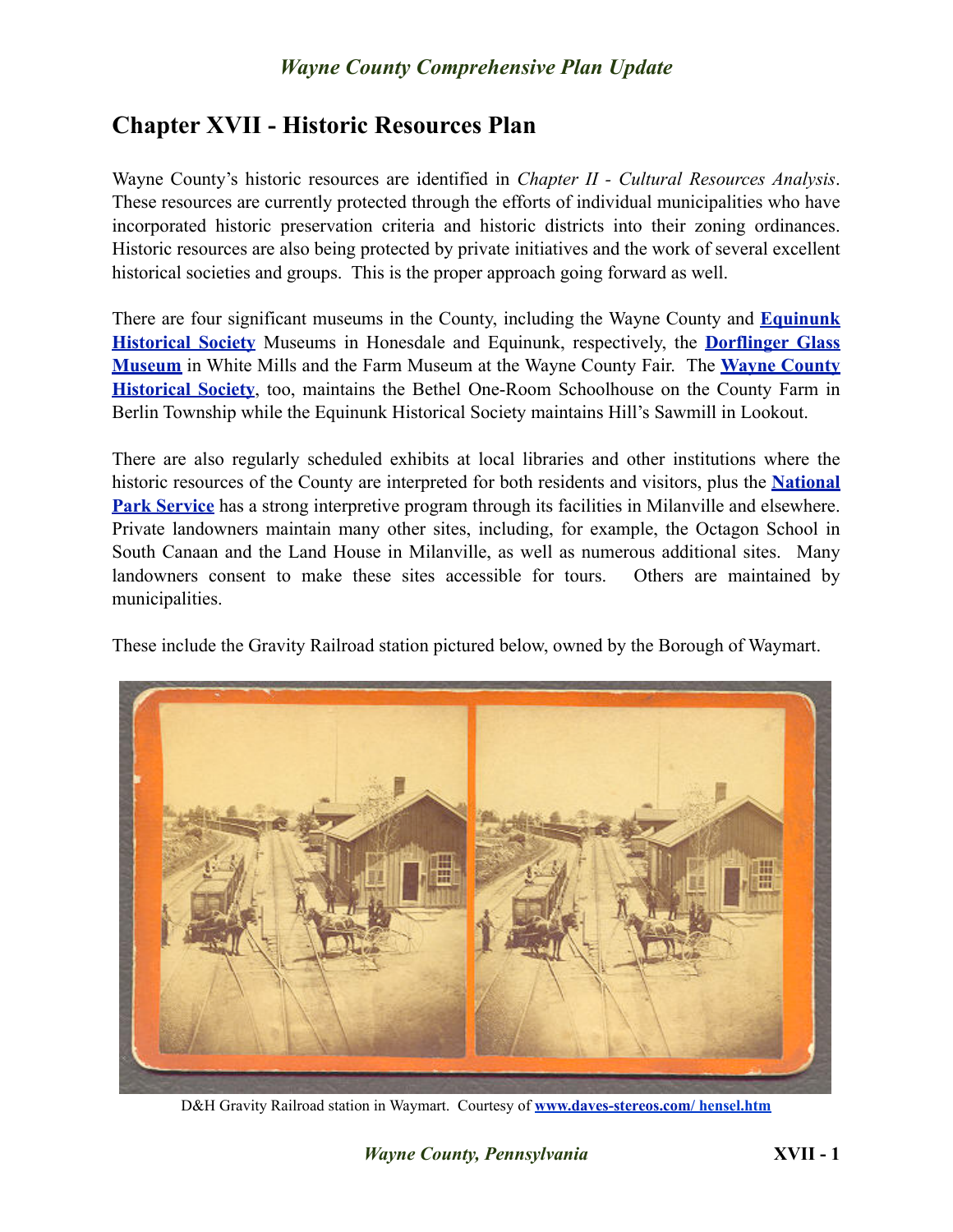## *Wayne County Comprehensive Plan Update*

The D&H Gravity Railroad station is now known as the *D&H Gravity Railroad Museum* and is operated by the Waymart Area Historical Society. The building, also known as the D&H Depot,

was rehabilitated in 2007, includes numerous artifacts and information on local history as well as that of the D&H Gravity Railroad. The Depot is listed on the National Register of Historic Places. The property is also home to the D&H Summer Open-Air Passenger Car 43, which is a replica of the Railroad's original summer passenger cars. The Society has recently acquired another property, the Farview *Brick House*, which was part of the original Farview State Hospital for the Criminally Insane complex and occupies land earlier a part of the Farview Amusement Company (a D&H Railroad division) that provided recreation and sight-seeing for visitors at the picturesque hilltop setting.



D&H Gravity Railroad station in 2009. Courtesy of Waymart Area Historical Society.

There are still other historical groups operating within the County, including the **[Pleasant Mount Historical Society](http://members.tripod.com/pm_history/)** which has acquired the former *O'Hara House* in Pleasant Mount. The Society plans to restore the building and make it a museum to preserve and display local antiques and historical items it maintains. The **[Historians of Sterling Township](http://www.historiansofsterlingtownship.org/)** also operate a museum in Sterling. It maintains a website with a great deal of information and a number of photos of Southern Wayne County (example to right).

Still another historical initiative is the Gouldsboro Area Foundation's work on restoring the Gouldsboro Train Station in Lehigh Township. According to the **[Wayne County](http://www.waynehistorypa.org/plid/153)  [Historical Society website on this project](http://www.waynehistorypa.org/plid/153)**, the Delaware, Lackawanna and Western Railroad built a line of railroad through the area in the 1840's and opened up a large tract of virgin hemlock. In 1856, twenty-year-old financier Jay Gould built America's largest tannery in Gouldsboro, resulting in the town being named after him. The DL&W constructed the train station and ran passenger trains until 1950. The Lackawanna County Rail Authority is the current owner of this station.



The remains of a chimney from the Shaffer Homestead in Varden (from **[Historians of Sterling](http://www.historiansofsterlingtownship.org)** website)

The Gouldsboro Area Foundation began to restore the very dilapidated building in approximately 2005. It replaced the station's roof, sections of the Dutch wooden siding and some of the vertical